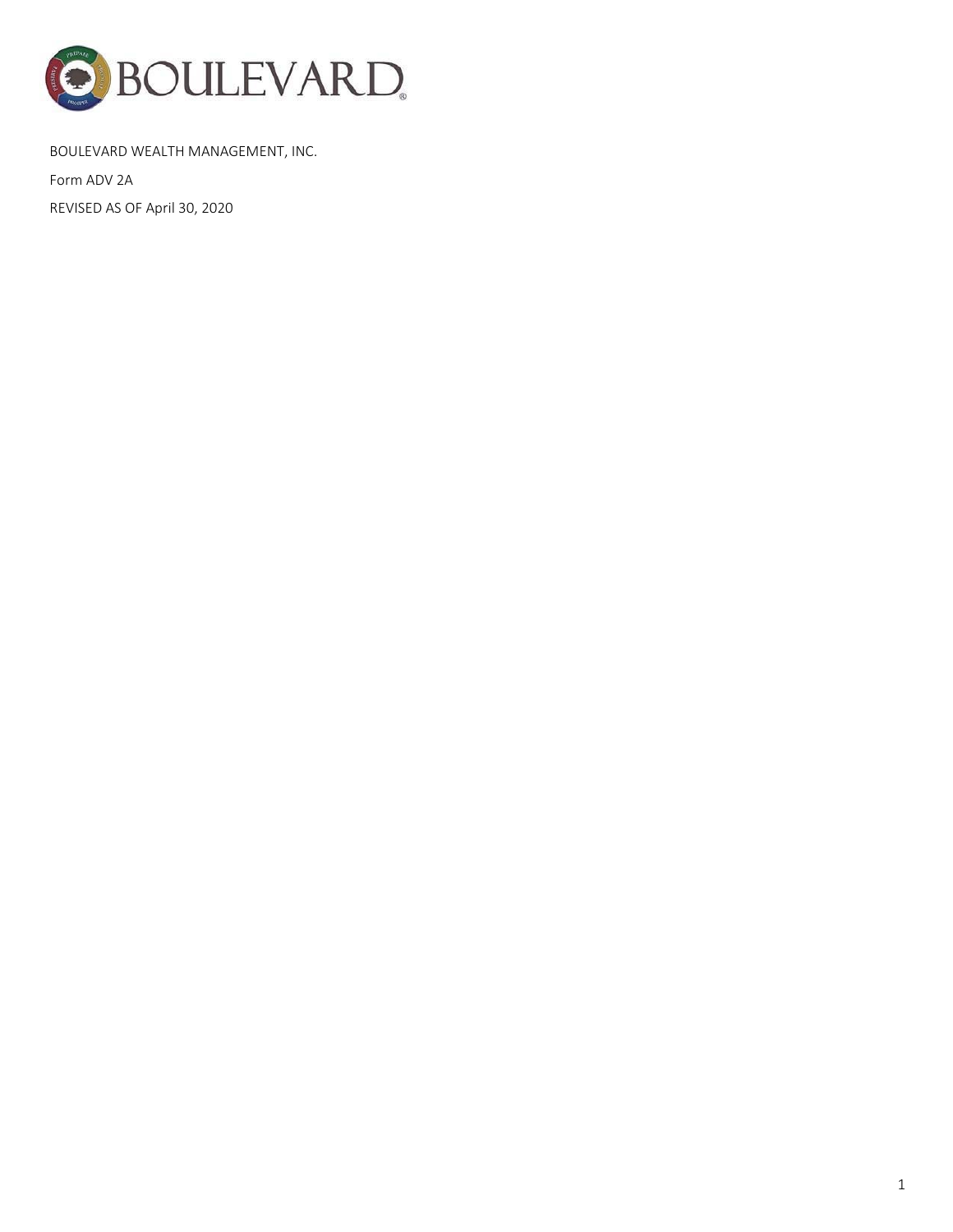

Item 1 ‐ Cover Page

# BOULEVARD WEALTH MANAGEMENT, INC.

Form ADV 2A REVISED AS OF April 30, 2020

Boulevard Wealth Management, Inc. 6500 City West Parkway #325 Eden Prairie, MN 55344 (877) 664‐2583 / (877) 670‐2583 Fax www.boulevardwealth.com

This Brochure provides information about the qualifications and business practices of Boulevard Wealth Management, Inc. ("BOULEVARD"). If you have any questions about the contents of this Brochure, please contact us at (877) 664‐2583. The information in this Brochure has not been approved or verified by the United States Securities and Exchange Commission ("SEC") or by any state securities authority.

Additional information about BOULEVARD (CRD No. 164423), including a copy of its Form ADV Part 1, is available on the SEC's website at www.adviserinfo.sec.gov.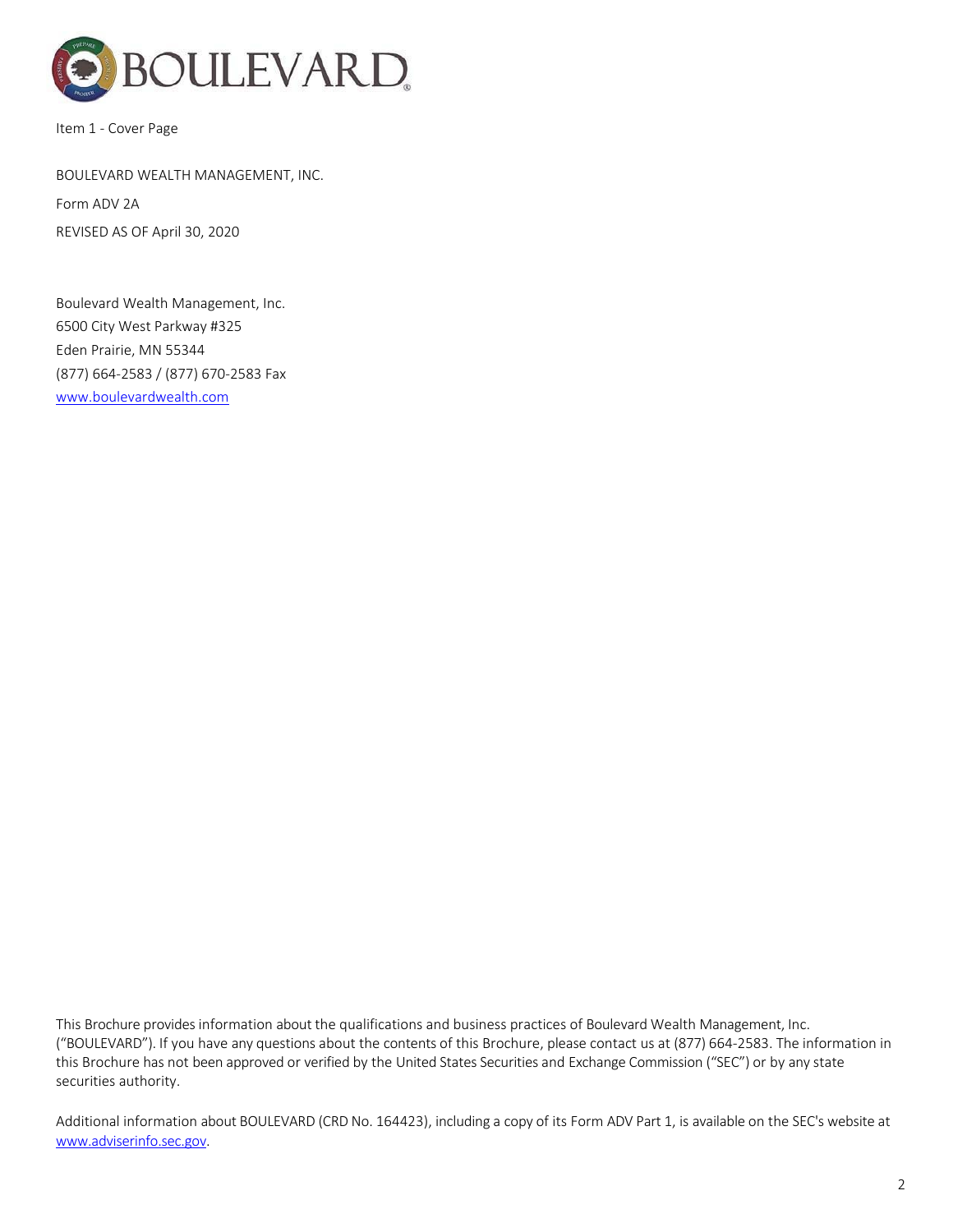

### Item 2 - Material Changes to This Brochure

Boulevard Wealth Management, Inc. ("BOULEVARD") has the following material changes to report since its last amendment (dated August 30, 2019):

● As of December 30, 2020, discretionary Assets Under Management were \$60,410,579.00. Non-discretionary Assets Under Management were \$0.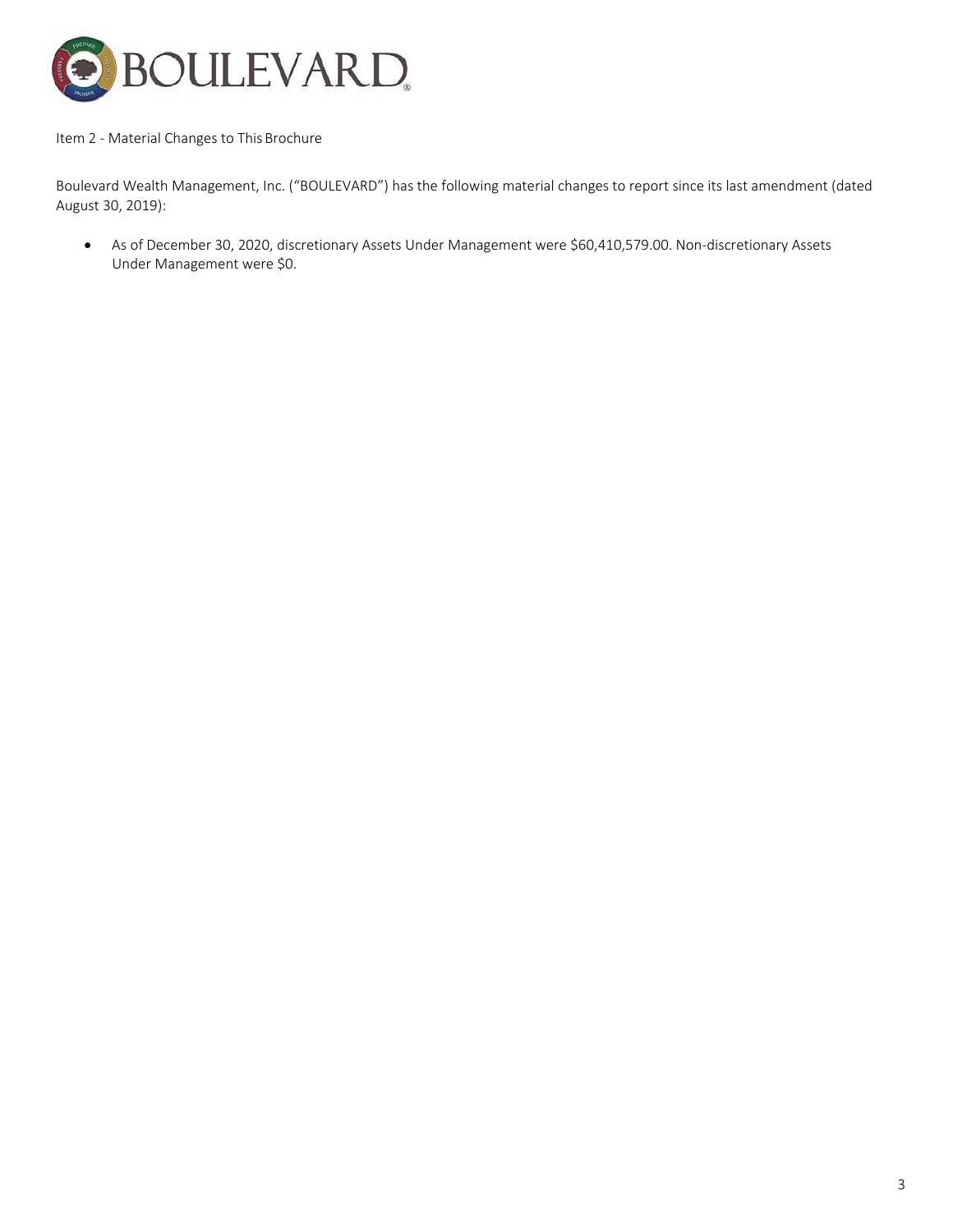

Item 3 – Table of Contents

# Form ADV 2A

| Item 11 - Code of Ethics, Participation or Interest in Client Transactions and Personal Trading  9 |  |
|----------------------------------------------------------------------------------------------------|--|
|                                                                                                    |  |
|                                                                                                    |  |
|                                                                                                    |  |
|                                                                                                    |  |
|                                                                                                    |  |
|                                                                                                    |  |
|                                                                                                    |  |
|                                                                                                    |  |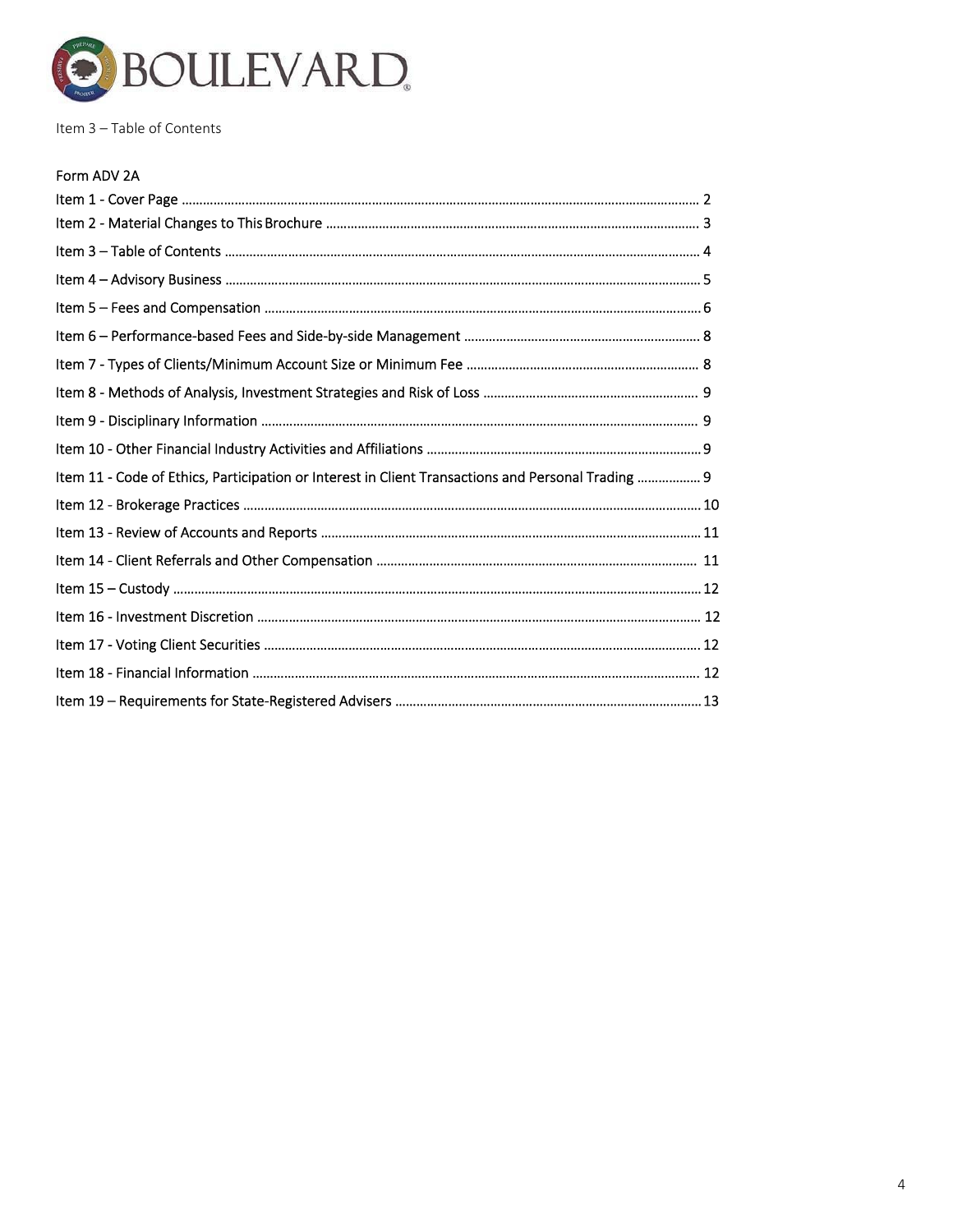

#### Item 4 ‐ Advisory Business

Boulevard Wealth Management, Inc. ("BOULEVARD") is an investment adviser registered with the States of Minnesota ("MN") and Nebraska ("NE"). BOULEVARD has been offering advisory services since June 4, 2008. BOULEVARD is owned by Brennan McCarthy, Derek Villars, Troy Noor and Aaron Kolkman. BOULEVARD also acts as a licensed as an insurance agency in Minnesota, Nebraska, Indiana, New York, and Oklahoma

The advisory services of BOULEVARD generally include the following activities: financial planning services, portfolio management for individuals and/or small businesses, portfolio management for institutional clients (other than registered investment companies and other pooled investment vehicles), pension consulting services, selection of other advisors, publication of periodicals or newsletters, educational seminars/workshops, and research analysis projects.

BOULEVARD advisory services fall into 3 primary categories described as follows:

### 1. Strategic Advisory

For clients wishing to receive advice about a specific financial situation, BOULEVARD will provide such services in the scope requested by the client. Project Services can be provided to new clients needing advice on a particular subject or to established clients wishing to expand upon the subjects covered by the Comprehensive or ongoing services provided by BOULEVARD. Strategic Advisory Services can include any/all of the following modular financial planning areas:

| Tax Planning        | <b>Estate Planning</b>     |
|---------------------|----------------------------|
| Retirement Planning | <b>Investment Planning</b> |
| Insurance Planning  | Cash Flow Planning         |

To the extent material changes have occurred to a client's circumstances or goals, or to the extent a client requests a new project, the client may be asked to sign a new Advisory Services Agreement. The client may initiate contact with the client's Representative as often as needed and the Representative will schedule conferences as needed, usually no less than annually.

All Strategic Advisory Services are based on information provided by the client. It is the client's responsibility to be certain BOULEVARD has current and accurate information and it is the client's responsibility to inform the Representative of material changes affecting the investments and planning strategies implemented so the Representative has them for future reference.

## 2. Portfolio Advisory

BOULEVARD also provides discretionary Portfolio Advisory Services. This means that BOULEVARD Representatives will have authority to purchase and sell securities of their choice in the amounts and at the times they believe it is suitable for a client's account to do so. Portfolio Advisory services begin with BOULEVARD analyzing information provided by the client pertaining to the client's financial situation and needs. BOULEVARD then selects investments having objectives consistent with the objectives of the client and with the risk tolerances identified by the client. Most often BOULEVARD recommends investments in mutual funds.

The initial investment and asset allocation recommendations are based on the financial information gathered from each client including net worth, risk tolerance, financial goals and objectives, investment restrictions requested by the client and overall financial conditions. Based on this information, the client is provided with initial investment recommendations designed to provide an appropriate asset mix consistent with the client's objectives. The client's portfolio and its performance are monitored by the client's BOULEVARD Representative in light of the client's stated goals and objectives. The frequency of these reviews and transactions made for a client's account are determined by the BOULEVARD Representative. Representatives typically meet with the client on an as-needed or as-requested basis to discuss the portfolio and other aspects of the service. Clients are free to contact their Representative at any time if they have questions about their accounts.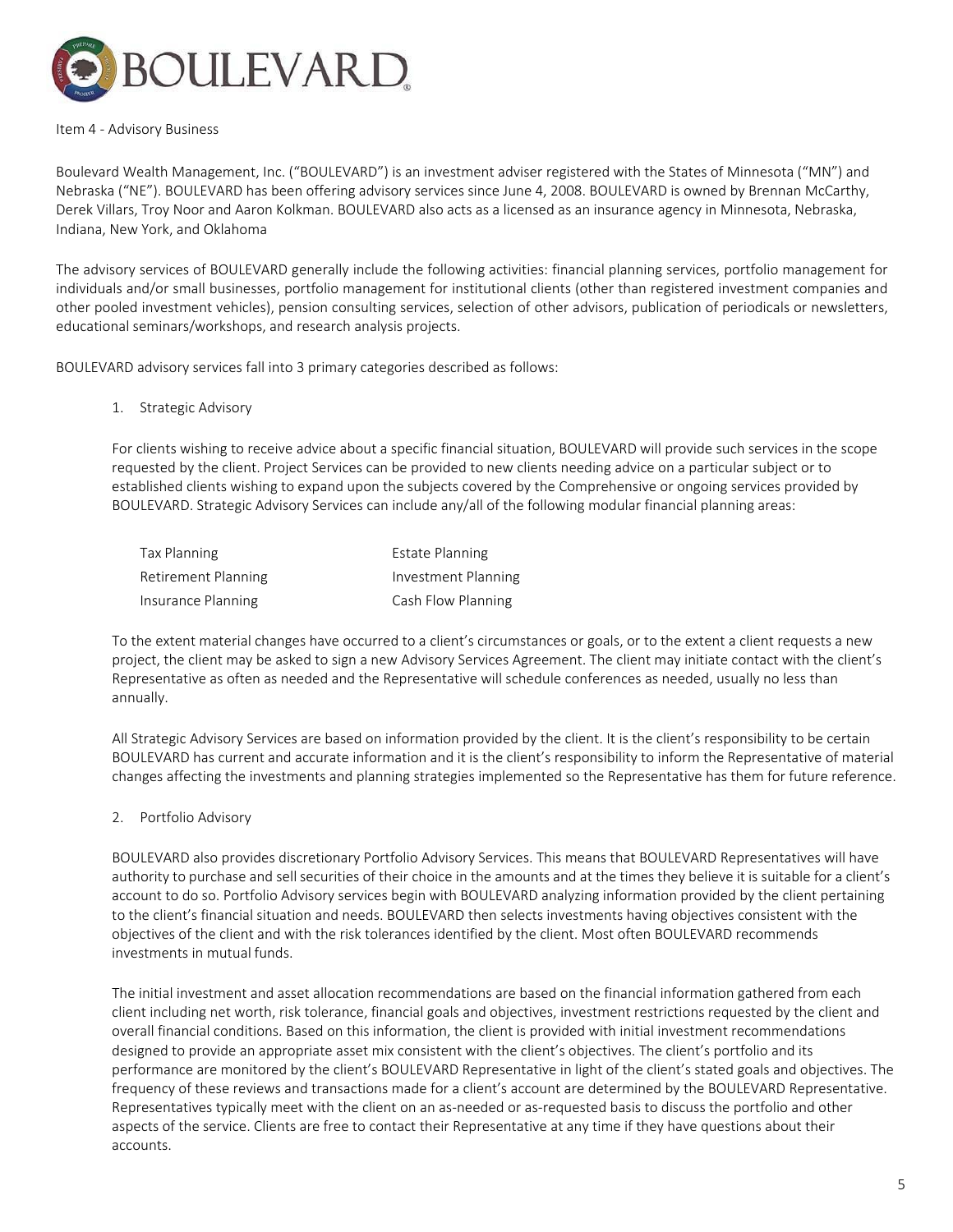

As a general rule, BOULEVARD believes that investing is best suited to those who believe in a long-term strategic allocation. Therefore, clients should not expect frequent investment changes in the portfolio. However, as a result of monitoring the account, investment purchases and sales will be made.

Investments are not held by BOULEVARD. Instead, all investments managed by BOULEVARD are usually held at the brokerage firm through which transactions are placed.

BOULEVARD does not assure or guarantee the results of its Portfolio Advisory services; thus, losses can occur from following BOULEVARD's advice pertaining to any investment or investment approach, including using conservative investment strategies.

### 3. Insurance Advisory

The scope of a BOULEVARD comprehensive plan is as broad and detailed as desired by the client, but may include insurance analysis and/or advice related to policy technology, marketplace comparisons, and new

policy acquisition. This service usually includes an analysis of a client's existing insurance portfolio and/or needs in light of the overall balance sheet and income statement. BOULEVARD makes available a written analysis and at least one client meeting to discuss the analysis and its implementation. Consistent with comprehensive planning, clients decide which recommendations to accept and implement. Clients are also free to select any product provider to purchase (or sell) the product(s) discussed with BOULEVARD. As an agency, BOULEVARD does not guarantee results, and clients agree that any expressed contractual guarantees present in a given insurance policy are offered by the insurance carrier(s). Changes in client's financial condition, personal circumstances, goals, or general economic conditions may trigger changes to the advice provided by BOULEVARD. All advice is based on information provided by the client. It is the client's responsibility to be certain that BOULEVARD has current and accurate information.

BOULEVARD does not sponsor or participate in any wrap fee programs.

As of December 30, 2019, discretionary Assets Under Management were \$60,410,579.00. Non‐discretionary Assets Under Management were \$0.

## Item 5 ‐ Fees and Compensation

Fees paid to BOULEVARD are for BOULEVARD advisory services only. The fees do not include, for example, the fees charged by third parties such as third‐party managers, or accountants and attorneys assisting with providing the client with accounting and legal advice. Commissions on transactions and other account fees will also be charged by brokerage firms in accordance with the account's brokerage firm's normal commission schedule. See Item 12, Brokerage Practices. Commissions on insurance products are also not included in BOULEVARD advisory fees.

Prospective clients should be aware that in addition to BOULEVARD's advisory fees, each mutual fund in which a client's assets are invested also pays its own advisory fees and other internal expenses which already have been deducted from the fund's reported performance. Depending on the fund, a client may be able to invest directly in the shares issued by the fund with or without incurring any sales or third‐party management fees. Account maintenance fees are also deducted by the primary custodian.

In addition, there are tax effects pertaining to fund share redemptions, and other sales, made by BOULEVARD on behalf of clients. Redemptions and sales are taxable events which may accelerate the recognition of capital gains, and losses, and frequent redemptions and sales may result in short-term, rather than long-term, capital gains and losses.

BOULEVARD does not charge commissions, and so does not adjust its advisory fees in an offsetting fashion. BOULEVARD utilizes the least expensive version of any mutual funds, UITs, ETFs, or other vehicles it recommends. Primary recommendations include mutual funds and ETFs. Regarding mutual fund recommendations, the following order of priority is given to share classes when handling client accounts: institutional share classes, then investor or "no‐load" share classes, then A share classes (with the initial load waived). If any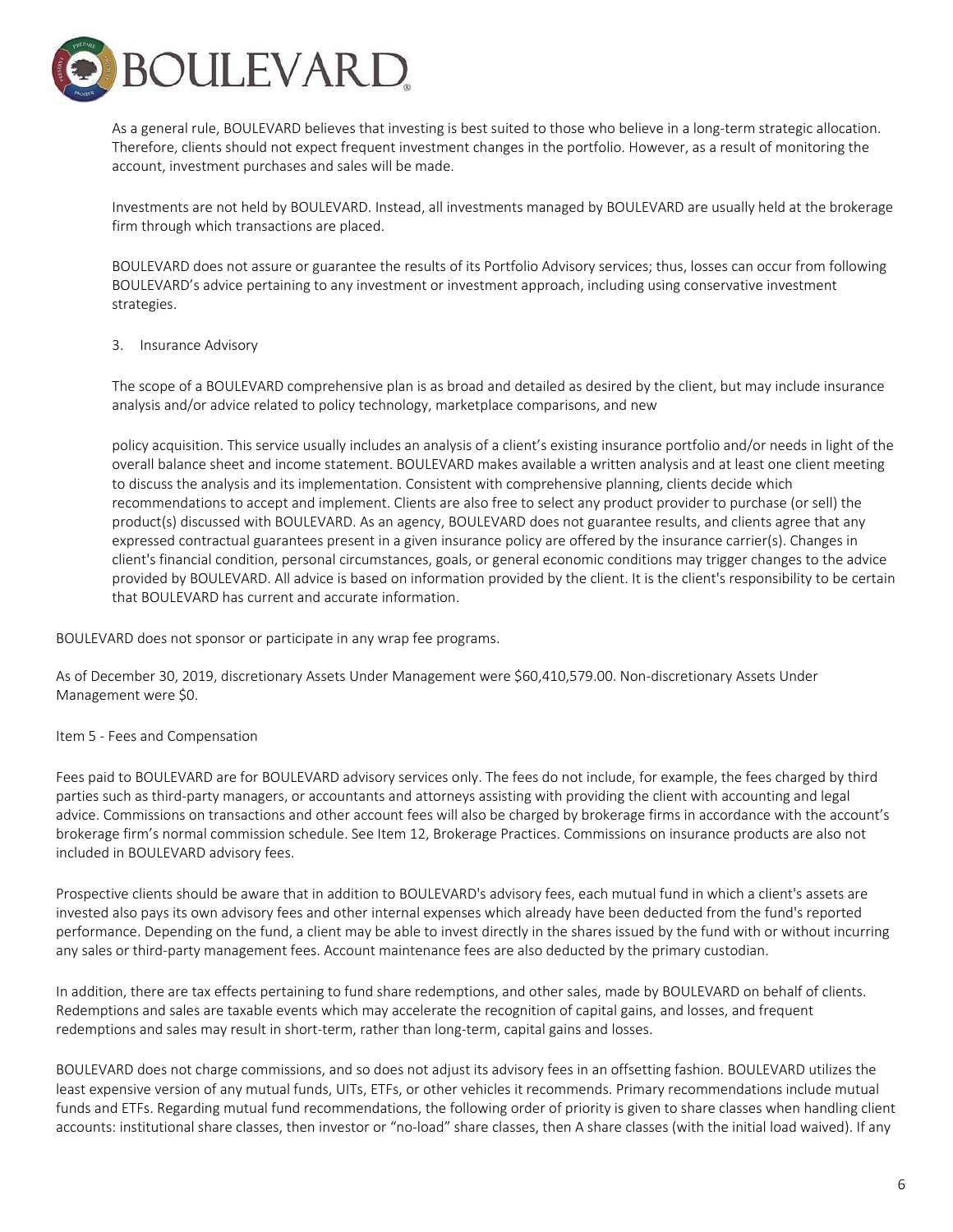

12b‐1 fee or other service fee is associated with the fund held, that fee is not retained by BOULEVARD, but is instead retained primarily by TD AMERITRADE INSTITUTIONAL (other custodians may be selected as required by client engagements and/or future growth, and would necessarily be included in future amendments as material changes).

BOULEVARD clients may choose to invest holdings recommended by BOULEVARD through other brokers or agents that are not affiliated with BOULEVARD.

BOULEVARD does not receive compensation in connection with the purchase or sale of securities, other than the advisory fees disclosed according to the following fee schedules.

### Strategic Advisory Fees

The fee for this service is quoted in advance and based on the scope and nature of advisory services requested and number and qualifications of professional staff needed to complete the project. Per person hourly rates range from \$100 ‐ \$400. One‐half of

the quoted fee is due at the time the service agreement is signed, with the balance due after services are completed. Services are subject to a minimum fee of \$1,250. In the event of contract termination, unearned prepaid fees are returned to the client, except for \$500 retained for information collection if the contract is terminated before services begin. If BOULEVARD is unable to complete the work within 6 months of contract signing due to inability to collect Client data or other similar circumstance, this Agreement will be terminated.

### Portfolio Advisory Fees

Fees for Portfolio Advisory Services are based upon the value of assets under management and are listed below. A minimum investment of \$100,000 is required to establish an investment advisory account for non‐accredited investors, unless waived by BOULEVARD. A minimum investment of \$1,000,000 is required to establish an investment advisory account for accredited investors, unless waived by BOULEVARD.

| Asset Value           | Quarterly Fee | Annual Fee |
|-----------------------|---------------|------------|
| \$100,000 - \$999,999 | 0.3125%       | 1.25%      |
| \$1MM - \$1,999,999   | 0.25%         | 1.00%      |
| \$2MM and above       | 0.1875%       | 0.75%      |
|                       |               |            |

Minimum Portfolio Advisory fee of \$1,250 per annum for individual investors, and \$12,500 for institutional investors.

Annual asset‐based fees are calculated based upon the total market value of assets in a client's portfolio on the last business day of the quarter during which services are provided and are payable in advance, before services are provided. Clients pay an initial fee which is pro-rated for the time remaining in the first billing period, plus the next quarter. Thereafter, fees are calculated for successive threemonth periods. For purposes of valuing assets, the assets of related accounts may, at the discretion of BOULEVARD, be combined for fee calculation purposes. In the event the service agreement is terminated, which can occur upon 30 days' notice by BOULEVARD or the Client, prepaid fees are prorated for the last billing period to date of termination and refunded. BOULEVARD can change its fee schedule by providing the Client 30 days' advance written notice.

## Insurance Advisory Fees

Clients may pay an hourly fee for insurance policy research, according to the Strategic Advisory Services fee schedule listed above. Otherwise, there are no separate fees charged to Insurance Advisory Services clientele for advice regarding insurance policies. However, as an independent insurance agency, Boulevard Wealth Management, LLC ("BLVD, LLC") may receive and payout to its agents any commissions generated in the course of conducting business for its clients or clients of Boulevard Wealth Management, Inc. ("BOULEVARD"). Agents must be licensed in the proper jurisdictions and have an Agent Agreement on file with BLVD, LLC, in order to participate in insurance commissions.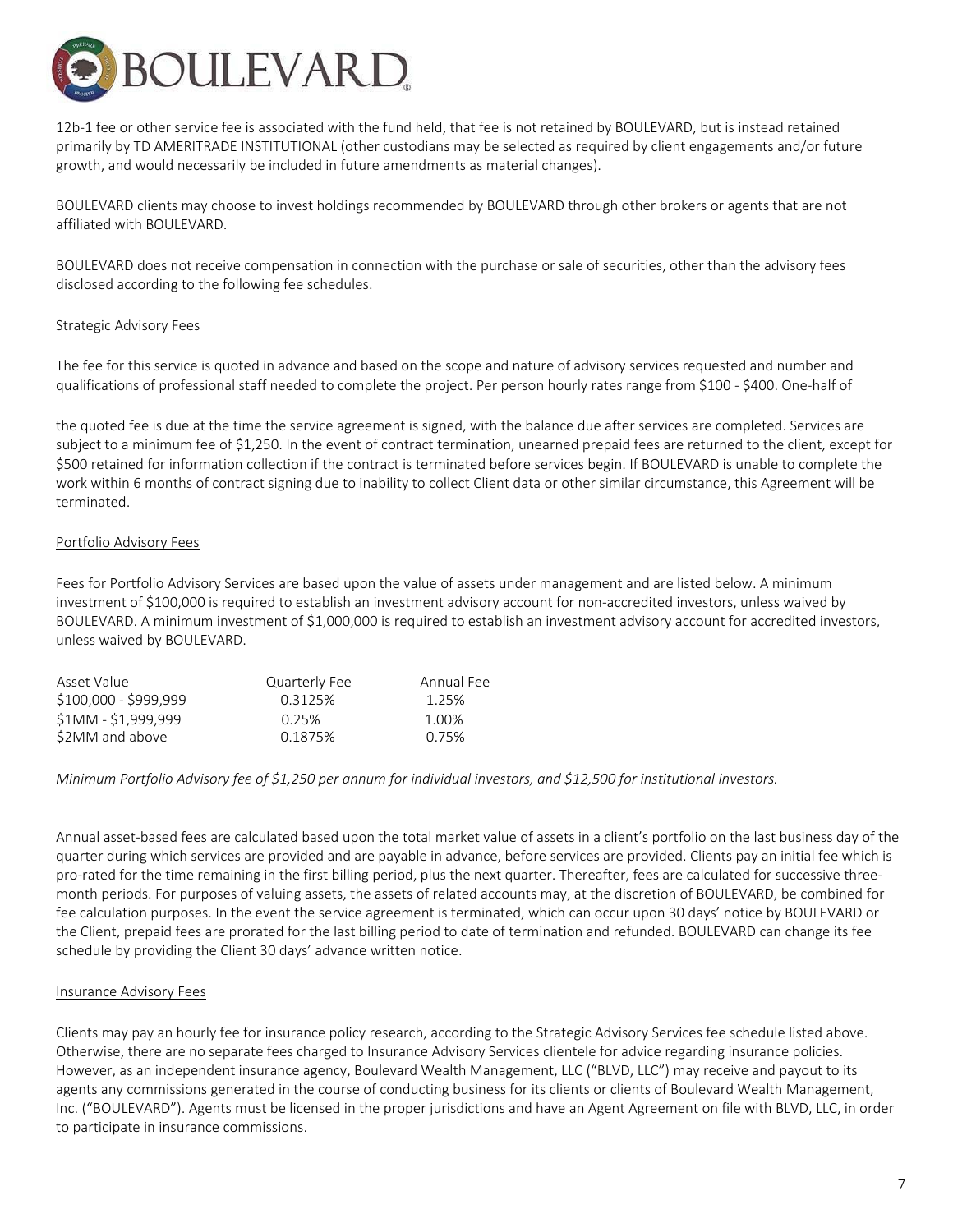

As a Registered Investment Advisory firm, BOULEVARD regards its insurance business as a conflict of interest where commissions are concerned, and at all times practices full disclosure regarding compensation arrangements involved in every client engagement, in compliance with the Code of Ethics outlined in Item 11 of this brochure.

### Other Information about Fees:

Fees for all of BOULEVARD services may be negotiated in isolated instances, thus may vary from client-to-client for similar services. Such negotiated fees may involve assets which are restricted from sale by a client, or subject to third party consulting services. For all services, BOULEVARD or its affiliates may, at its discretion, charge a client a late fee of \$50 on all unpaid fees outstanding beyond 30 days from invoice due date.

The fees paid to BOULEVARD are for BOULEVARD's advisory services only. Commissions and other account fees may be charged in accordance with the account's brokerage firm's normal commission schedule.

Fees payable to BOULEVARD for Portfolio Advisory Services are, with the client's prior permission, automatically deducted from the client's account when due. The client will receive reports from the account's primary custodian, showing the fee calculation and fee amounts debited. BOULEVARD will liquidate money market shares to pay the fee and, if money market shares or cash value are not available, other investments will be liquidated. Authorization for the deduction of fees from the managed account is contained in the Services Agreement. The client may terminate the authorization for automatic deduction at any time by notifying BOULEVARD in writing.

A one‐time set‐up fee of \$500 is due at contract signing. This fee is in addition to other fees charged for projects, Portfolio Advisory or comprehensive services, and covers the administrative requirements of the initial client intake process. This set-up fee applies to all clients regardless of the engagement, unless waived by BOULEVARD.

If BOULEVARD performs research or information gathering work, it charges \$200 per hour to do so.

#### Other Compensation

The following compensation arrangements create a conflict of interest. All prospective and existing clients are hereby advised that these conflicts exist. Advisory fees are not reduced by the amount of sales compensation that BOULEVARD or its Representatives receive, but BOULEVARD or its Representatives may consider commissions as a factor when determining client fees for standard services.

BOULEVARD Representatives are also licensed to offer insurance products and/or estate services packages (which does not Include any legal services). BOULEVARD Representatives will receive customary commissions for the sale of such products and/or services, should a client decide to make purchases through the BOULEVARD Representative. Clients are free to purchase such products other than through BOULEVARD Representatives.

Item 6 ‐ Performance Based Fees and Side‐by‐Side Management

BOULEVARD does not charge any performance‐based fees. All fees are disclosed above.

Item 7 ‐ Types of Clients/Minimum Account Size or Minimum Fee

BOULEVARD makes its advisory services available to a wide variety of clients which fall into two categories: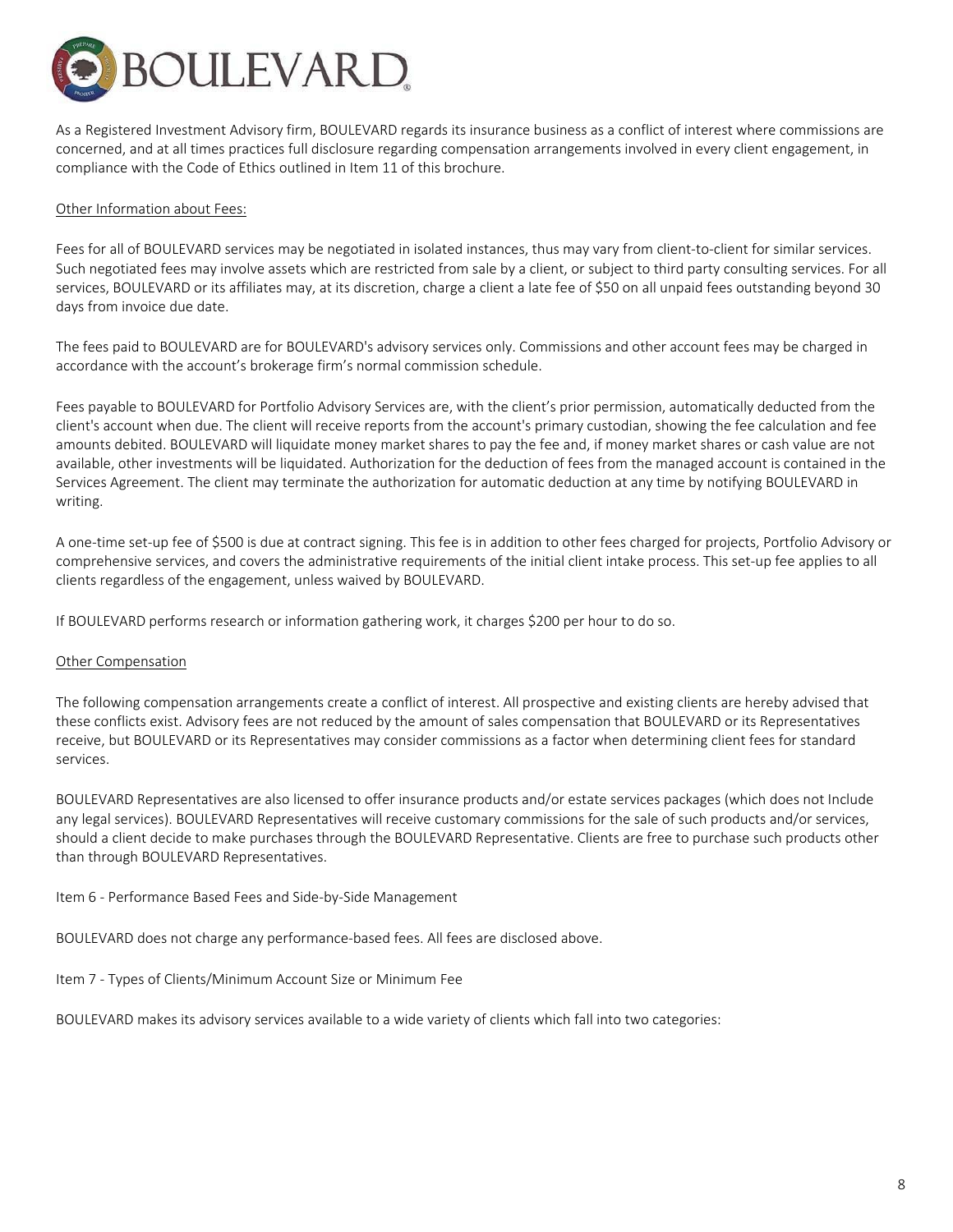

1. Non‐accredited clients: Individuals, Trusts, and Estates.

BOULEVARD has a minimum fee for Strategic Advisory Services and Comprehensive Advisory Services of \$1250. \$500 of this fee is due at engagement and is non-refundable.

BOULEVARD has a minimum account size for Portfolio Advisory services of \$100,000, unless otherwise waived.

2. Institutional clients: accredited investors, pension and profit‐sharing plans, trusts, estates, charitable organizations, corporations and other business entities.

> BOULEVARD has a minimum fee for Strategic Advisory Services and Comprehensive Advisory Services of \$1,250. \$500 of this fee is due at engagement and is non-refundable.

BOULEVARD has a minimum account size for Portfolio Advisory services of \$1,000,000, unless otherwise waived.

Item 8 ‐ Methods of Analysis, Investment Strategies and Risk of Loss

BOULEVARD's security analysis methods include, but are not limited to, fundamental analysis (evaluating securities based upon its historical and projected financial performance). All securities analysis methods and strategies, even those used by BOULEVARD may involve a high degree of risk and losses can occur.

BOULEVARD employs investment strategies using a variety of securities Including equity, corporate debt, municipal, U.S. government, annuities and investment company securities as well as certificates of deposit and real estate limited partnerships. Specific strategies implemented Include long- and short-term purchases and limited short-term trading strategies. Except for Portfolio Advisory Services, BOULEVARD's representatives do not have authority to determine, without client consent, the securities or insurance to be bought or sold, amount of securities or insurance to be bought or sold, the broker or insurance agent to be used, or the commission rates to be paid.

BOULEVARD's main sources of information include, but are not limited to, financial newspapers and magazines, research materials prepared by others, corporate rating services, annual reports, prospectuses, public filings and company press releases.

BOULEVARD does not guarantee the results of the advice given. Thus, significant losses can occur by investing in any security, or by following any strategy, including those recommended or applied by BOULEVARD.

BOULEVARD may recommend traditional exchange‐traded funds ("ETF"). ETF shares are bought and sold at market price unlike mutual funds. ETFs are subject to risks similar to those of stocks.

Item 9 ‐ Disciplinary Information

Neither BOULEVARD nor its advisory representatives have any disciplinary history.

Item 10 ‐ Other Financial Industry Activities and Affiliations

BOULEVARD is not involved in any other financial industry activities nor does it have any financial industry affiliations that are material to its advisory services.

Item 11 - Code of Ethics, Participation or Interest in Client Transactions and Personal Trading

The BOULEVARD Code of Ethics is consistent with the Certified Financial Planner Board of Standards, Inc. Standard of Care, which includes five fundamental principles: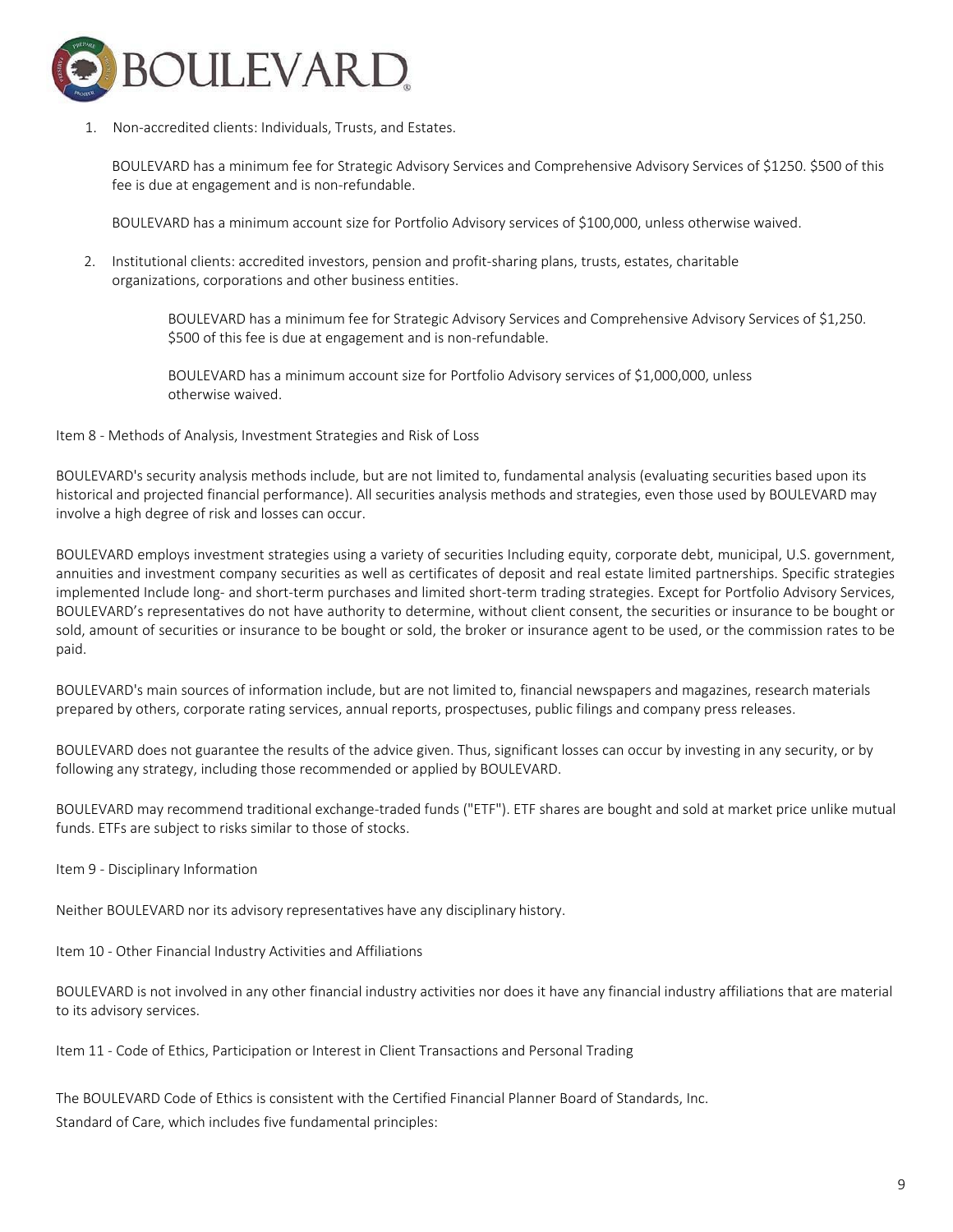

- Put the client's best interests first
- Act with due care and in utmost good faith
- Do not mislead clients
- Provide full and fair disclosure of all material facts
- Disclose and fairly manage all material conflicts of interest

When BOULEVARD Representatives make recommendations for the purchase of insurance, they may also receive customary commissions as insurance salespersons. The receipt of commissions in return for insurance product purchases create a conflict of interest for Representatives when they recommend the purchase of such products to clients.

Representatives of BOULEVARD may buy or sell securities for themselves that they also recommend to clients. Where a transaction for a Representative, or an account related to a Representative, is contemplated, a client's transaction is given priority. BOULEVARD has developed a Code of Ethics applicable to all persons who have access to confidential client records or to recommendations being made for client accounts. Designed to prevent conflicts of interest between the financial interests of clients and the interests of the firm's staff, the Code requires, among other procedures, such "access persons" to obtain preapproval of certain securities transactions, to report transactions quarterly and to report all securities positions in which they have a beneficial interest at least annually. These reporting requirements allow supervisors at the firm to determine whether to allow or prohibit certain employee securities purchases and sales based on transactions made, or anticipated to be made, in the same securities for clients' accounts. The Code also established certain bookkeeping requirements relating to federal reporting rules. The Code is required to be reviewed annually and updated as necessary. A complete copy of the firm's Code is available uponrequest.

### Item 12 ‐ Brokerage Practices

Although BOULEVARD will choose from a variety of investments when making recommendations and placing orders on behalf of clients, BOULEVARD will usually recommend clients open an account with TD AMERITRADE INSTITUTIONAL ("TD AMERITRADE INSTITUTIONAL") registered broker‐dealers, Members FINRA/SIPC, to maintain custody of clients' assets and to process BOULEVARD's orders. Although a client is not obligated to utilize the services of TD AMERITRADE INSTITUTIONAL, BOULEVARD believes that use of TD AMERITRADE INSTITUTIONAL is a convenient means of obtaining efficient transaction executions, account reference and reporting services for investment positions. For BOULEVARD's client accounts maintained in TD AMERITRADE INSTITUTIONAL custody, TD AMERITRADE INSTITUTIONAL generally does not charge separately for custody but is compensated by account holders through commissions or other transaction-related or asset-based fees for securities trades that are executed through TD AMERITRADE INSTITUTIONAL or that settle into TD AMERITRADE INSTITUTIONAL accounts. BOULEVARD will recommend the use of mutual funds for certain accounts, and also recommend an annuity company primary custodian when providing advice to clients regarding investments in their retirement annuities. BOULEVARD does not have authority to take possession of any client assets, except for withdrawal of fees permitted by each client in advance. BOULEVARD is independently owned and operated and not affiliated with TD AMERITRADE INSTITUTIONAL. TD AMERITRADE INSTITUTIONAL provides BOULEVARD with access to its institutional trading and custody services, which are typically not available to retail investors. These services generally are available to independent investment advisers on an unsolicited basis, at no charge to them so long as the adviser's clients' assets are maintained in accounts at TD AMERITRADE INSTITUTIONAL, and are not otherwise contingent upon adviser committing to TD AMERITRADE INSTITUTIONAL, any specific amount of business (assets in custody or trading). TD AMERITRADE INSTITUTIONAL 's services include brokerage, custody, research, and access to mutual funds and other investments that are otherwise generally available only to institutional investors or would require a significantly higher minimum initial investment.

TD AMERITRADE INSTITUTIONAL makes available to BOULEVARD, at no cost, other products and services that benefit BOULEVARD but may not benefit its clients' accounts. Some of these other products and services assist BOULEVARD in managing and administering clients' accounts. These include software and other technology that provide access to client account data (such as trade confirmations and account statements), facilitate trade execution (and allocation of aggregated trade orders for multiple client accounts), provide research, pricing information and other market data, facilitate payment of BOULEVARD's fees from its clients' accounts, and assist with back‐office functions, recordkeeping and client reporting. Many of these services generally may be used to service all or a substantial number of BOULEVARD's accounts, including accounts not maintained at TD AMERITRADE INSTITUTIONAL. TD AMERITRADE INSTITUTIONAL also makes available to BOULEVARD other services intended to help BOULEVARD manage and further develop its business enterprise. These services may include consulting, publications and conferences on advisoryservices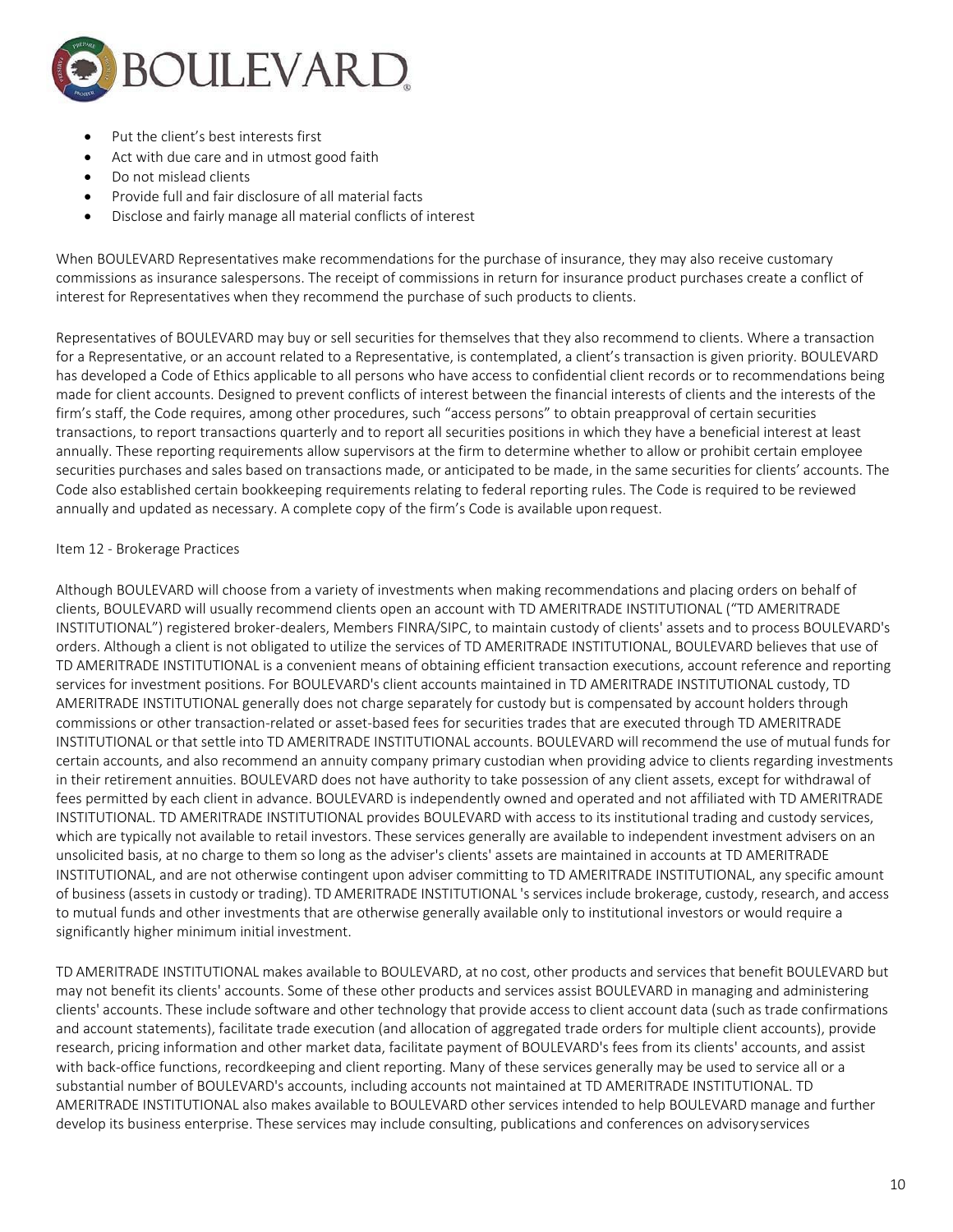

management, information technology, business succession, regulatory compliance, and marketing. In addition, TD AMERITRADE INSTITUTIONAL may make available, arrange and/or pay for these types of services rendered to BOULEVARD by independent third parties. TD AMERITRADE INSTITUTIONAL may discount or waive fees it would otherwise charge for some of these services or pay all or a part of the fees of a third‐party providing these services to BOULEVARD. While as a fiduciary, BOULEVARD endeavors to act in its clients' best interests, BOULEVARD's recommendation that clients maintain their assets in accounts at TD AMERITRADE INSTITUTIONAL may be based in part on the benefit to BOULEVARD of the availability of some of the foregoing products and services and not solely on the nature, cost or quality of custody and brokerage services provided by TD AMERITRADE INSTITUTIONAL, which may create a potential conflict of interest.

Clients should be aware that the very receipt of economic benefits by BOULEVARD described above creates a potential conflict of interest and may directly or indirectly influence BOULEVARD's recommendation of those service providers for custody and brokerage service. Thus, the receipt of these services creates an Incentive and conflict of interest for BOULEVARD when it recommends TD AMERITRADE INSTITUTIONAL services.

Other than the services described above, BOULEVARD and its Representatives do not direct transactions and the commissions they generate (soft dollars) to brokerage firms or other parties to receive research or other benefits.

BOULEVARD does not process transactions through TD AMERITRADE INSTITUTIONAL in return for TD AMERITRADE INSTITUTIONAL referring new clients to BOULEVARD.

BOULEVARD may combine similar client orders into one aggregate order for the purpose of obtaining an average price for all customers participating in the order.

Item 13 ‐ Review of Accounts and Reports

When performing Comprehensive Advisory and/or Risk Management Services, the initial review of a client's circumstances is performed by BOULEVARD's staff with at least one meeting with the Client within six months of the initial consultation.

Ongoing Advisory Service account reviews are provided by BOULEVARD's staff at intervals selected by the client, and a review of each Portfolio Advisory Account occurs at least quarterly. All reviews and meetings are usually performed by one staff member.

One written financial analysis or project report is prepared in connection with Comprehensive or Strategic Advisory Services. The scope of each report is decided between the client and BOULEVARD before services begin. The

number and type of reports prepared in connection with the Ongoing Services are also decided upon by client and BOULEVARD prior to the services being provided. A written report identifying the investments in a client's account, each investment's current value and the performance of the account is provided to each Portfolio Advisory client at least calendar quarterly. Clients typically receive services from one Investment Adviser Representative of the firm, although other representatives may assist.

## Item 14 ‐ Client Referrals and Other Compensation

BOULEVARD currently maintains a limited number of client referral relationships. These relationships include a fee‐sharing arrangement with other professionals acting as solicitors, under SEC Rule 206(4)‐3, and in accordance with state regulatory requirements. Through its fee‐sharing agreements, BOULEVARD does effectively pay fees to a third party for making client referrals to it. Wherever a fee has been paid to a third party, clients of BOULEVARD are informed, in writing, at the beginning of any engagement in which fees are shared. This disclosure Includes the name of the third‐party professional, and the calculation of fees being directed to the third party.

The firm does not direct brokerage transactions to any third party in return for client referrals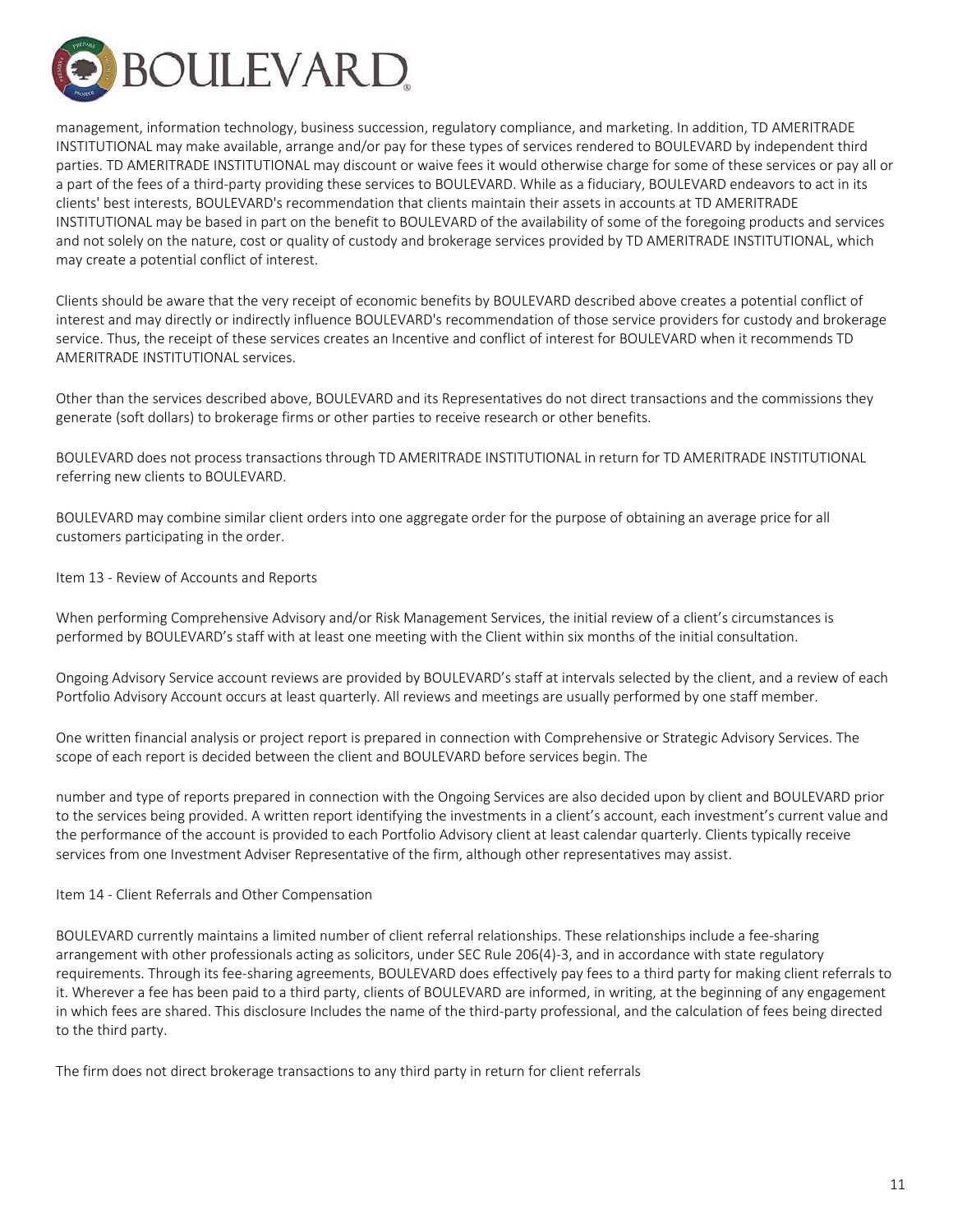

Item 15 ‐ Custody

BOULEVARD does not take custody of client funds or securities. These safekeeping services are typically provided to managed accounts only by the brokerage firm processing the securities transactions ordered by BOULEVARD.

To the extent a client receives any account or other investment ownership statement from BOULEVARD, BOULEVARD recommends the client carefully compare the information in the report to that in the primary custodian' statements.

#### Item 16 ‐ Investment Discretion

When providing Portfolio Advisory Services, BOULEVARD Representatives may exercise discretion when granted authority by clients and most clients grant discretionary authority to BOULEVARD. When doing so, it allows BOULEVARD to select the securities to buy and sell, the amount to buy and sell, when to buy and sell, and the commission rate paid, without obtaining specific consent from the client for each trade. Clients should be aware that BOULEVARD Representatives may make different recommendations and effect different trades with respect to the same securities and insurance to different advisory clients. Commissions and execution of securities transactions implemented through the primary custodian/broker dealer recommended by BOULEVARD may not be better than the commissions or execution available if the client used another brokerage firm. However, BOULEVARD believes that the overall level of services and support provided to the client by primary custodian and broker-dealers whom BOULEVARD recommends outweighs the potentially lower costs that may be available from other brokerage service providers.

When exercising discretion, BOULEVARD may combine orders for more than one client's account to form a "block" order for the purpose of seeking a better price and/or execution. When a block order is executed, the broker/dealer executing the order typically allocates an average execution price to all shares in the block order, which BOULEVARD then allocates to each customer's account position on a pro rata basis. Should a block order only be partially filled, available shares are distributed in a manner fair to all accounts.

If a client directs BOULEVARD to effect transactions through a particular broker/dealer, including TD AMERITRADE INSTITUTIONAL, BOULEVARD will do so. However, such an instruction may have implications to the client which may Include Incurring transaction costs and commissions that may be higher or lower than if the instruction had not been given. Also, restricting BOULEVARD to particular broker/dealers may limit BOULEVARD's ability to include a client account order within block orders to obtain the best price or execution. In addition, if BOULEVARD effecting transactions in a security for clients by means of a block order, as well as an order in the same security for a client who has directed BOULEVARD use a particular broker/dealer, BOULEVARD will affect the block order immediately prior to effecting the directed brokerage trade. Thus, clients directing BOULEVARD to use a particular broker/dealer may not receive the same average price for securities bought or sold that would be received if the order was part of a block order.

In those instances where an order error occurs by BOULEVARD, it is BOULEVARD's policy to reverse the order to make the client's account whole.

BOULEVARD chooses to utilize TD AMERITRADE INSTITUTIONAL as its primary custodian. Any trading fees and/or commissions charged by TD AMERITRADE INSTITUTIONAL to BOULEVARD client accounts are considered separate from BOULEVARD's advisory fee (Item 5). These separate charges are not determined or influenced by BOULEVARD.

Item 17 ‐ Voting Client Securities

BOULEVARD and its Representatives do not vote proxies on behalf of clients who will receive such notices from their account's primary custodian.

BOULEVARD also does not take any action on legal notices it or a client may receive from issuers of securities held in a client's managed account. However, it is available to answer questions regarding such notices.

Item 18 ‐ Financial Information

BOULEVARD does not require or solicit fees of more than \$500 six months or more in advance, thus no financial statement for